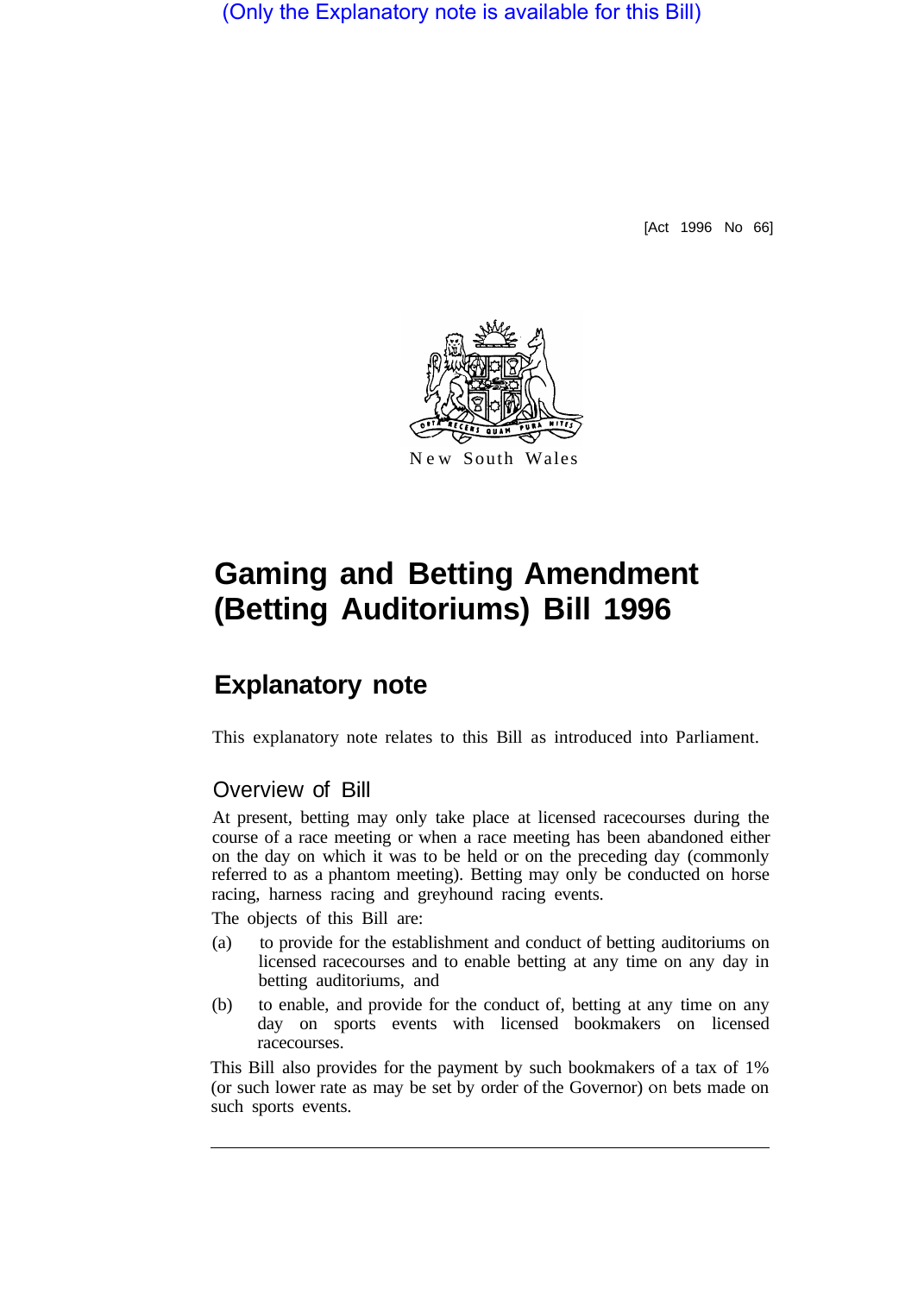Explanatory note

## Outline of provisions

**Clause 1** sets out the name (also called the short title) of the proposed Act.

**Clause 2** provides for the commencement of the proposed Act on a day or days to be appointed by proclamation.

**Clause 3** is a formal provision giving effect to the amendments to the *Gaming and Betting Act 1912* set out in Schedule 1.

**Clause 4** is a formal provision giving effect to the amendments to the *Bookmakers (Taxation) Act 1917* set out in Schedule 2.

**Clause 5** is a formal provision giving effect to the amendment to the *Racing Taxation (Betting Tax) Act 1952* set out in Schedule 3.

**Clause 6** is a formal provision giving effect to the amendments to the *Totalizator Act 1916* set out in Schedule 4.

**Clause 7** is a formal provision giving effect to the amendments to the *Gaming and Betting (Racecourse Licensing) Regulation 1996* set out in Schedule *5.* 

#### **Schedule 1 Amendment of Gaming and Betting Act 1912**

#### **Sports betting and betting auditoriums**

Schedule 1 [15] inserts two new Divisions into Part 4 of the Act.

Division 4A (Sports betting) enables the Minister, by order published in the Gazette, to declare sporting events (or classes of sporting events) whether held in New South Wales or elsewhere to be sports betting events for the purposes of the Act. The Minister may authorise a licensed bookmaker to take bets on sports betting events on licensed racecourses subject to any conditions prescribed by the Act or regulations or imposed by the Minister.

Such conditions may include conditions relating to inspection of the bookmaker's records about sports betting events and audit requirements. The Minister may cancel the authorisation, on the recommendation of the Bookmakers Revision Committee, in certain specified circumstances. Power is also included to enable rules to be made with respect to sports betting at licensed racecourses.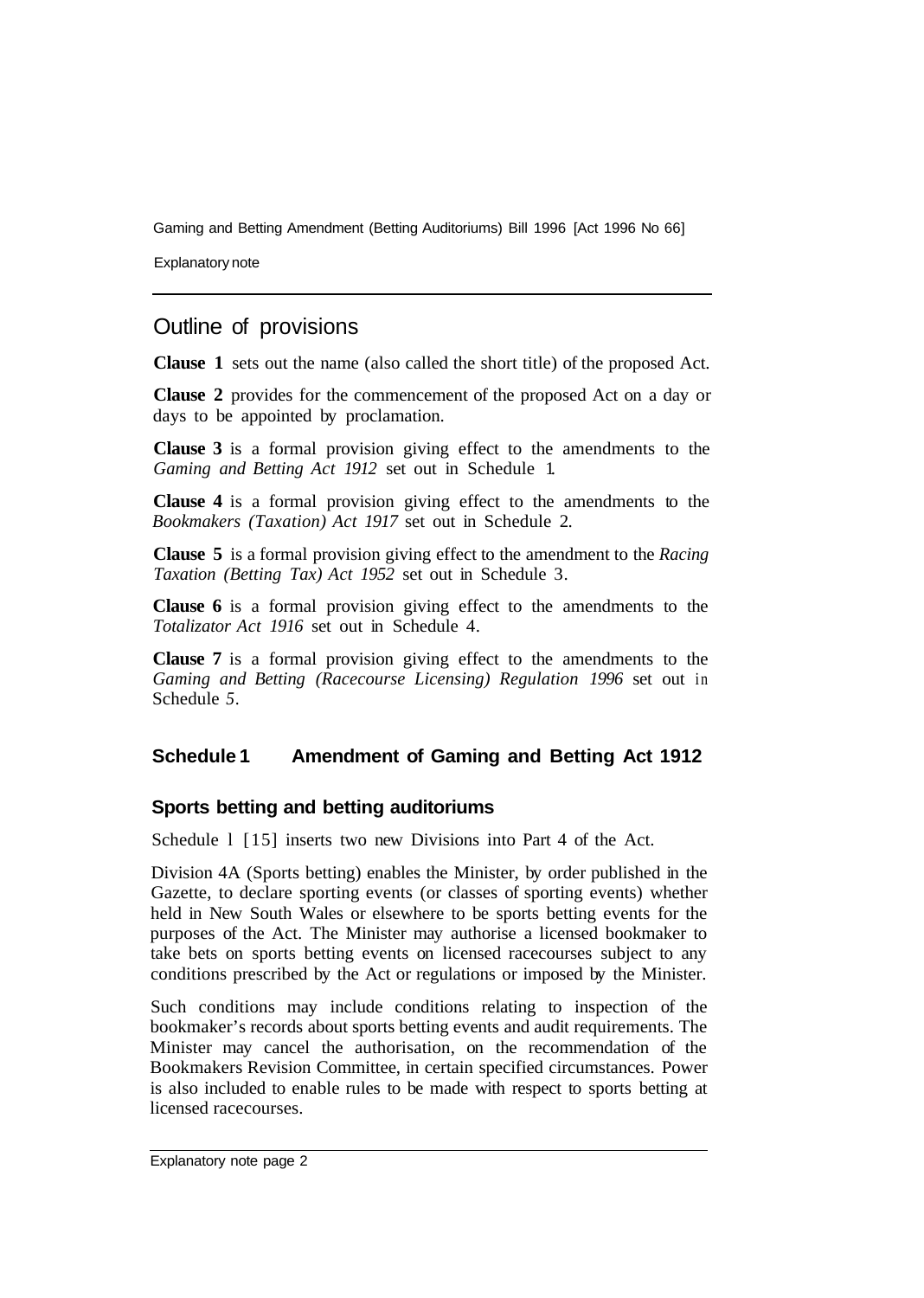Explanatory note

Schedule 1 [5] makes betting or wagering at any time on any day on a licensed racecourse on a sports betting event lawful. The new definition of *Street* inserted by Schedule 1 [1] is similarly inserted to ensure that the permitted sports betting is lawful.

Schedule 1 [1], [4], [6], [8]–[13] and [14] contain consequential amendments. These include amendments:

- to insert definitions used in the new Division (Schedule  $1 \quad [1]$ )
- to enable bookmakers who are authorised to take bets on sports betting events on a licensed racecourse to advertise a willingness to accept bets while on the racecourse (Schedule 1 [6])
- to enable such a bookmaker to convey, in reply to a request made by telephone, information relating to a bet on a sports event to be made by, or made with, the bookmaker (Schedule 1 [7] and [10])
- to enable a bookmaker to make certain oral statements about betting odds that the bookmaker is prepared to accept or offer (Schedule 1 [13])

Schedule 1 [16] inserts a rebuttable presumption concerning evidence of the taking of bets on sports betting events taken in proceedings for offences.

Division 4B (Betting auditoriums) enables the Minister to authorise a non-proprietary association that conducts race meetings on a licensed racecourse or a syndicate of two such associations to establish and conduct a betting auditorium on a racecourse. An authorisation will be subject to such conditions (if any) as may be imposed by the Act or regulations or by the Minister.

Schedule 1 [1], [3]–[7], [10] and [13] contain consequential amendments. Schedule 1 [5] makes betting or wagering at any time on any day in an authorised betting auditorium on a licensed racecourse lawful. The amendments contained in Schedule 1 [l], [6], [7], [10], [13] and [16] make similar consequential amendments in relation to betting auditoriums to those described above in respect of sports betting.

#### **Statute law revision**

Schedule 1 [2] contains an amendment by way of statute law revision to update a reference to the Department of Gaming and Racing.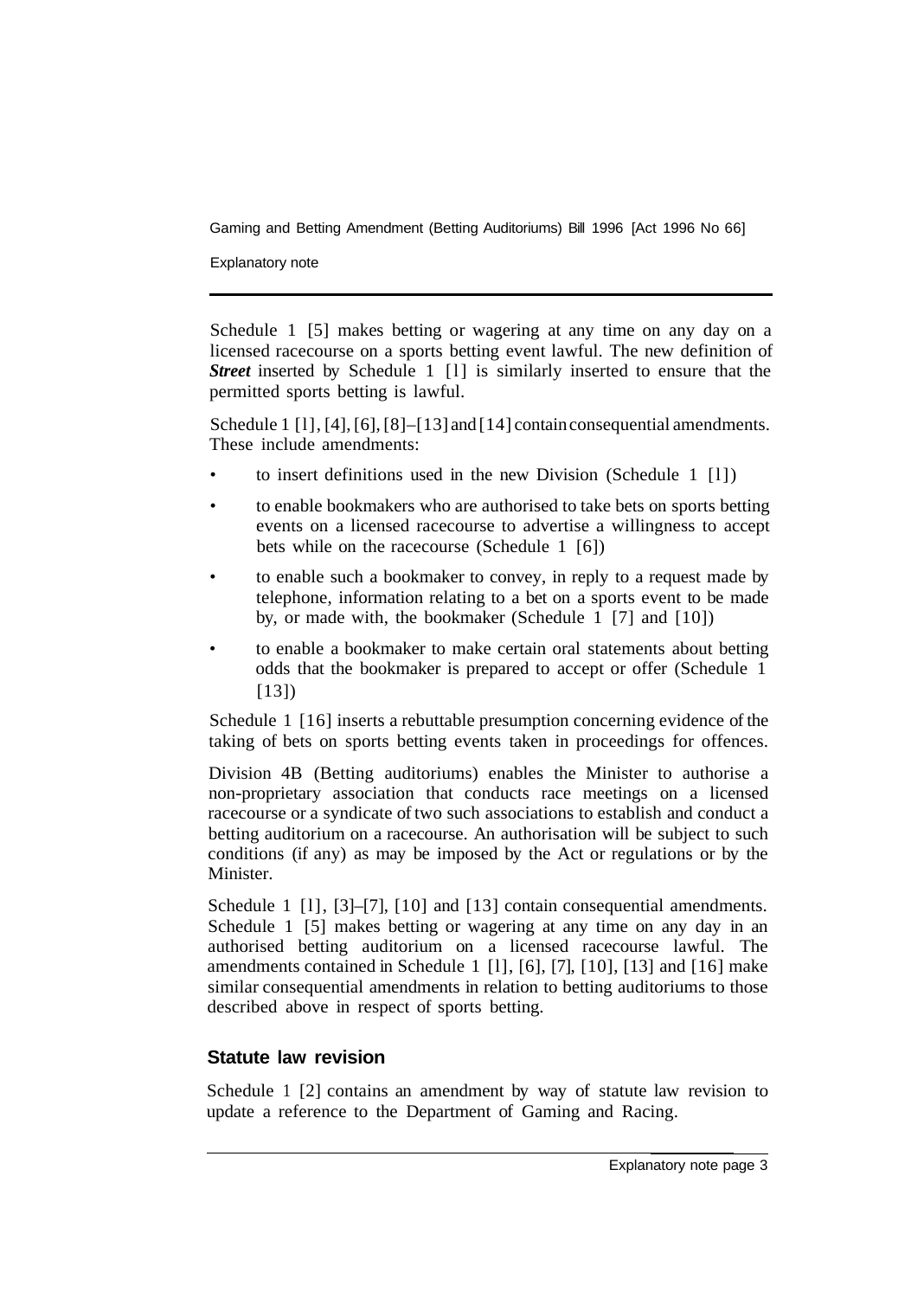Explanatory note

#### **Savings and transitional**

Schedule 1 [17] enables the making of regulations of a savings or transitional nature consequent on the enactment of the proposed Act. Schedule 1 [18] makes it clear that the amendments made to the *Gaming and Betting (Racecourse Licensing) Regulation 1996* by the Act do not affect the future amendment or repeal of the regulation.

#### **Schedule 2 Amendment of Bookmakers (Taxation) Act 1917**

#### **Provisions relating to sports betting and betting auditoriums**

The amendments made by Schedule 2 (other than Schedule 2 [2], [3], [5], [6], [7], [11], [16–[19] and [21]) are consequential on the provisions relating to sports betting and authorised betting auditoriums. They ensure that the provisions requiring a bookmaker to register with the appropriate registration authority and pay a bookmaker's registration tax for each year the bookmaker carries on business as a registered bookmaker apply to bookmakers authorised to conduct sports betting or who take bets in an authorised betting auditorium.

Schedule 2 [12] imposes record keeping requirements on racing clubs in relation to bookmakers taking bets in authorised betting auditoriums or on sports betting events. The clubs will be required to make weekly returns on these matters.

#### **Statute law revision**

The other provisions of the Schedule contain amendments by way of statute law revision to update references to the Department of Gaming and Racing and the Director-General of that Department and references to certain racing clubs and officials, to modernise a provision relating to proceedings for offences and to update provisions referring to trotting (now known as harness racing).

#### **Savings and transitional**

Schedule 2 [23] enables the making of regulations of a savings or transitional nature consequent on the enactment of the proposed Act and ensures that bookmakers tax receipts do not have to be reissued as a consequence of the amendments.